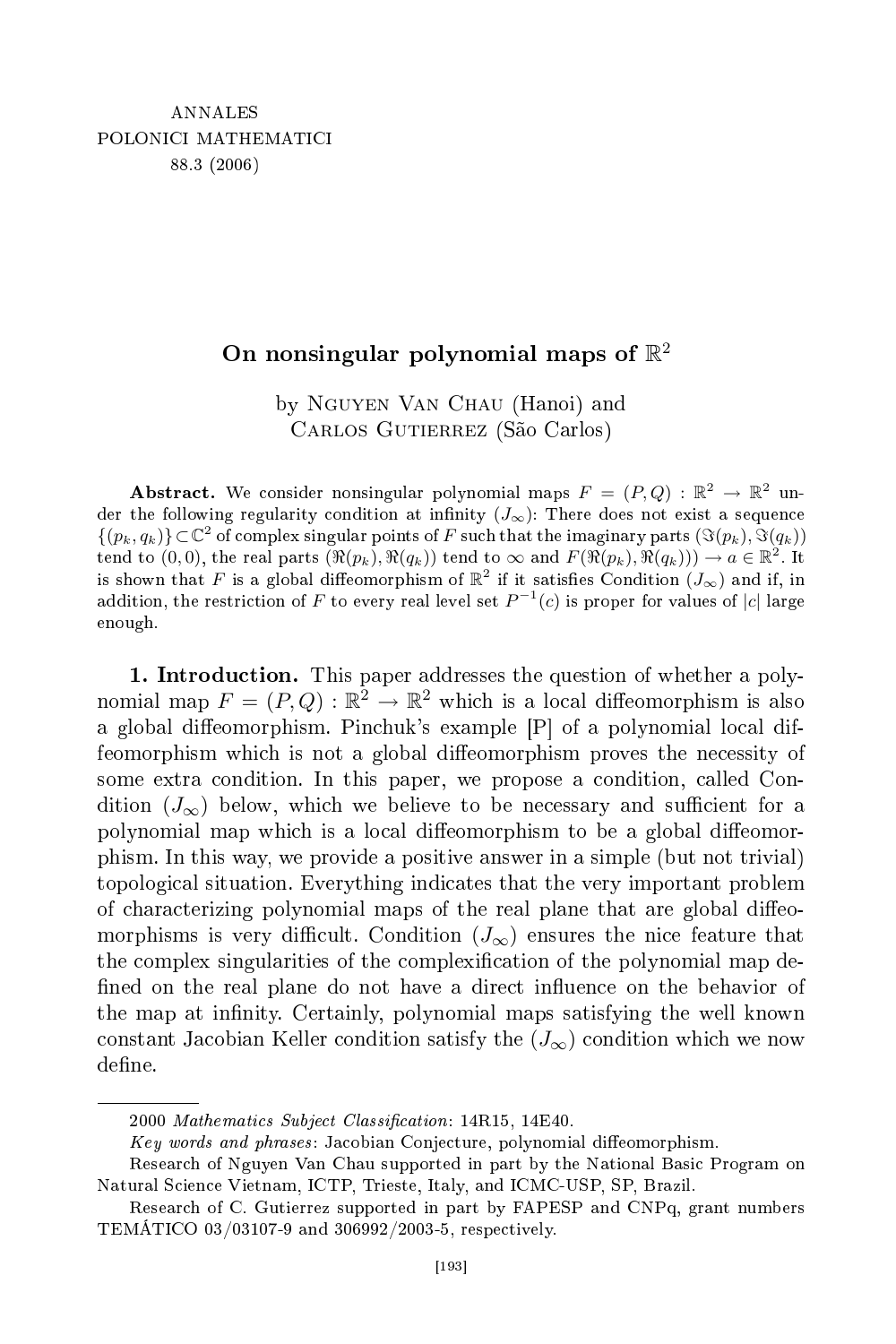For a complex point  $p = (a + ib, c + id) \in \mathbb{C}^2$ ,  $a, b, c, d \in \mathbb{R}$ , we denote by  $\Im(p) = (b, d)$  and  $\Re(p) := (a, c)$  the imaginary part and the real part of p. Condition  $(J_{\infty})$  can be formulated as:

 $(J_{\infty})$  There does not exist a sequence  $\{p_k\} \subset \mathbb{C}^2$  of singular points of the complexification  $\tilde{F}: \mathbb{C}^2 \to \mathbb{C}^2$  of F such that  $\Im(p_k) \to (0,0)$ ,  $\Re(p_k) \to \infty$  and  $F(\Re(p_k)) \to a \in \mathbb{R}^2$ .

THEOREM 1.1. Suppose  $F = (P, Q) : \mathbb{R}^2 \to \mathbb{R}^2$  is a nonsingular polynomial map satisfying Condition  $(J_{\infty})$ . Then F is a global diffeomorphism of  $\mathbb{R}^2$  provided that, for all  $|c| > 0$  large enough, either

- (i)  $P^{-1}(c)$  is connected or
- (ii)  $F|_{P^{-1}(c)}$  is proper.

This theorem improves the main result of [CG], where the nonzero constant Jacobian case was considered. Its proof, presented in  $\S$ 3, is based on the examination, in  $\S2$ , of the behavior at infinity of nonsingular polynomial maps of  $\mathbb{R}^2$  satisfying  $(J_{\infty})$ . Theorem 1.1 is not valid for analytic maps of  $\mathbb{R}^2$ . Indeed, in [CG], we have constructed a nonzero constant Jacobian analytic map  $F = (P,Q) : \mathbb{R}^2 \to \mathbb{R}^2$  which is noninjective, nonsurjective, at most 2-to-1 and such that for all |c| large enough,  $P^{-1}(c)$  is connected and  $F|_{P^{-1}(c)}$  is proper. This example will be presented in §4. In that section we will also see that Pinchuk's example [P] does not satisfy Condition  $(J_{\infty})$ and can be modified so that the resulting map  $F = (P,Q)$  is a noninjective nonsingular polynomial map whi
h, when restri
ted to every level set  $P^{-1}(c)$ ,  $Q^{-1}(c)$ , is proper for  $c \ll 0$ .

In the ase of omplex nonsingular polynomial mappings a result analogous to Theorem 1.1(ii) was obtained earlier by Druzkowski [Dru] and Chadzyński [Cha]. Namely, if a nonsingular polynomial mapping  $F = (f, q)$ of  $\mathbb{C}^2$  is proper on the set  $g^{-1}(c)$  for some  $c \in \mathbb{C}$ , then F is injective. Theorem 1.1(ii) is, in some sense, a real counterpart (but not a consequence) of that result.

Before ontinuing, we wish to thank the referee whose omments have been appre
iated and in
orporated into this work. Also, we wish to mention some results related to ours. Fernandes, Gutierrez and Rabanal [FGR] (see also [CGL]) showed that if  $f : \mathbb{R}^2 \to \mathbb{R}^2$  is a differentiable map (not necessarily C<sup>1</sup>) and if, for some  $\varepsilon > 0$ ,  $\text{Spec}(f) \cap [0, \varepsilon) = \emptyset$ , then f is injective; here  $\text{Spec}(f)$ denotes the set of (complex) eigenvalues of the derivative  $Df(x)$  when x varies in  $\mathbb{R}^2$ . Campbell [Ca1] classified the  $C^1$  maps  $\mathbb{R}^2 \to \mathbb{R}^2$  whose eigenvalues are both 1; all such maps are diffeomorphisms having explicit inverse.

2. Condition  $(J_{\infty})$ . In the following, the Euclidean space  $\mathbb{R}^2$  will be viewed as a subset of  $\mathbb{C}^2$ . Let  $F = (P, Q) : \mathbb{R}^2 \to \mathbb{R}^2$  be a polynomial map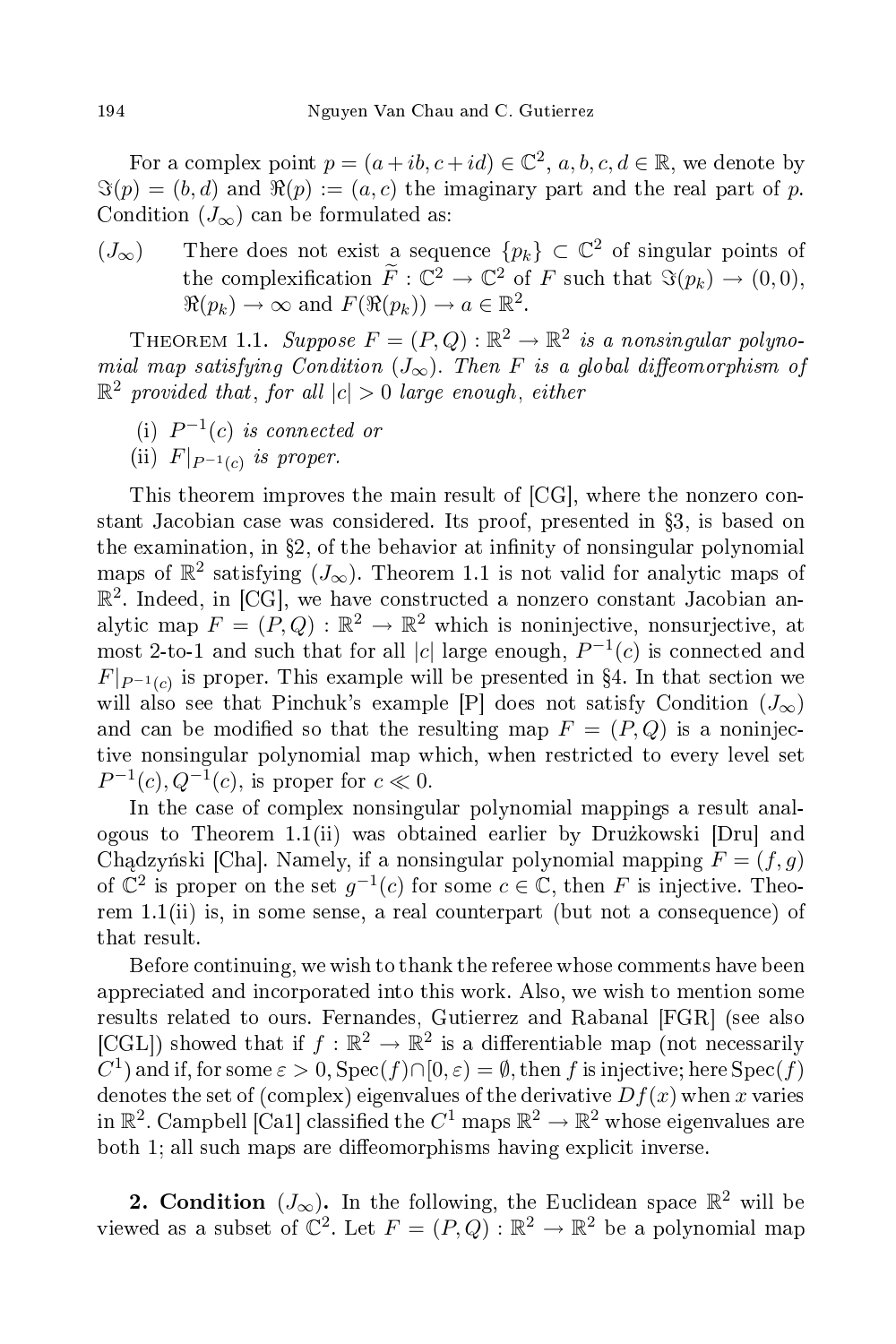which is *dominant* (i.e.  $F(\mathbb{R}^2)$  is an open set). Recall that the *nonproper value set*  $A_F$  of F is the set of all values  $a \in \mathbb{R}^2$  which have no neighborhood with compact inverse image under F. It is well known that  $A_F$ , if nonempty, is the union of the images of a finite number of nonconstant polynomial maps from  $\mathbb R$  into  $\mathbb R^2$  (see for example [J]). When F is a local homeomorphism, the map  $F: \mathbb{R}^2 \setminus F^{-1}(A_F) \to \mathbb{R}^2 \setminus A_F$  is an unbranched covering and  $A_F$ is just the discontinuity set of the integer-valued function  $\#F^{-1}(a)$  defined on  $\mathbb{R}^2$ . When  $A_F = \emptyset$ , F is a homeomorphism of  $\mathbb{R}^2$ .

By means of the Newton-Puiseux expansion, we can describe both the behavior of F at infinity and the set  $A_F$ . Let  $(u_0, v_0) \in A_F$  be a smooth point of  $A_F$ . Take a line segment L that intersects  $A_F$  transversally at the point  $(u_0, v_0)$ . Then  $F^{-1}(L)$  has some branches at infinity along which F tends to the value  $(u_0, v_0)$ . Let  $\gamma \subset F^{-1}(L)$  be one of such branches. In suitable linear coordinates of  $\mathbb{R}^2$  the branch  $\gamma$  can be given by  $(R, \infty) \ni x \mapsto (x, \gamma(x)) \in \gamma$ with a Newton-Puiseux expansion at infinity of the form

$$
\gamma(x) = \sum_{k=0}^{\infty} c_k x^{1-k/m},
$$

where  $c_k \in \mathbb{R}$ ,  $gcd({k : c_k \neq 0} \cup {m}) = 1$  and the series  $\sum_k c_k t^k$  is absolutely convergent in the complex disk  $|t| < \varepsilon$ . Then, following [C], we can find a unique finite fractional series  $\varphi(x,\xi)$  with parameter  $\xi$  such that  $\gamma(x) = \varphi(x, \xi_0) + \text{lower order terms in } x \text{ and}$ 

$$
F(x, \varphi(x,\xi)) = (P_{\varphi}(x,\xi), Q_{\varphi}(x,\xi))
$$
  
=  $(p_{\varphi}(\xi), q_{\varphi}(\xi))$  + lower order terms in x,

with  $p_{\varphi}, q_{\varphi} \in \mathbb{R}[\xi]$  and  $\max(\deg p_{\varphi}, \deg q_{\varphi}) > 0$ . Such a fractional power series  $\varphi(x,\xi)$  is called a *real dicritical series* of F. Let us represent  $\varphi(x,\xi)$ in the normal form

$$
\varphi(x,\xi) = \sum_{j=0}^{n_{\varphi}-1} a_j x^{1-j/m_{\varphi}} + \xi x^{1-n_{\varphi}/m_{\varphi}}, \quad \gcd(\{j : a_j \neq 0\} \cup \{m_{\varphi}, n_{\varphi}\}) = 1,
$$

and define the maps  $\Phi, F_{\varphi} : \mathbb{R}^+ \times \mathbb{R} \to \mathbb{R}^2$  by  $\Phi(t,\xi) := (t^{-m_{\varphi}}, \varphi(t^{-m_{\varphi}}, \xi))$ and  $F_{\varphi} := F \circ \Phi$ . One can easily check the following properties:

- (i)  $\Phi$  is an analytic homeomorphism from  $\mathbb{R}^+ \times \mathbb{R}$  onto its image  $U_{\varphi} :=$  $\Phi(\mathbb{R}^+ \times \mathbb{R})$  which is a neighborhood of the branch  $\gamma$  considered.
- (ii)  $F_{\varphi}$  is a polynomial map in  $(t, \xi)$ , and the image of the polynomial map  $f_{\varphi}(\xi) = (p_{\varphi}(\xi), q_{\varphi}(\xi))$  contains the value  $(u_0, v_0)$  and is an irreducible component of  $A_F$ .

In other words, the map  $\Phi$  gives local analytic coordinates  $(t, \xi)$  in the neighborhood  $U_{\varphi}$  of the branch  $\gamma$ , and the polynomial map  $F_{\varphi}$  gives a representation of  $F$  in these coordinates.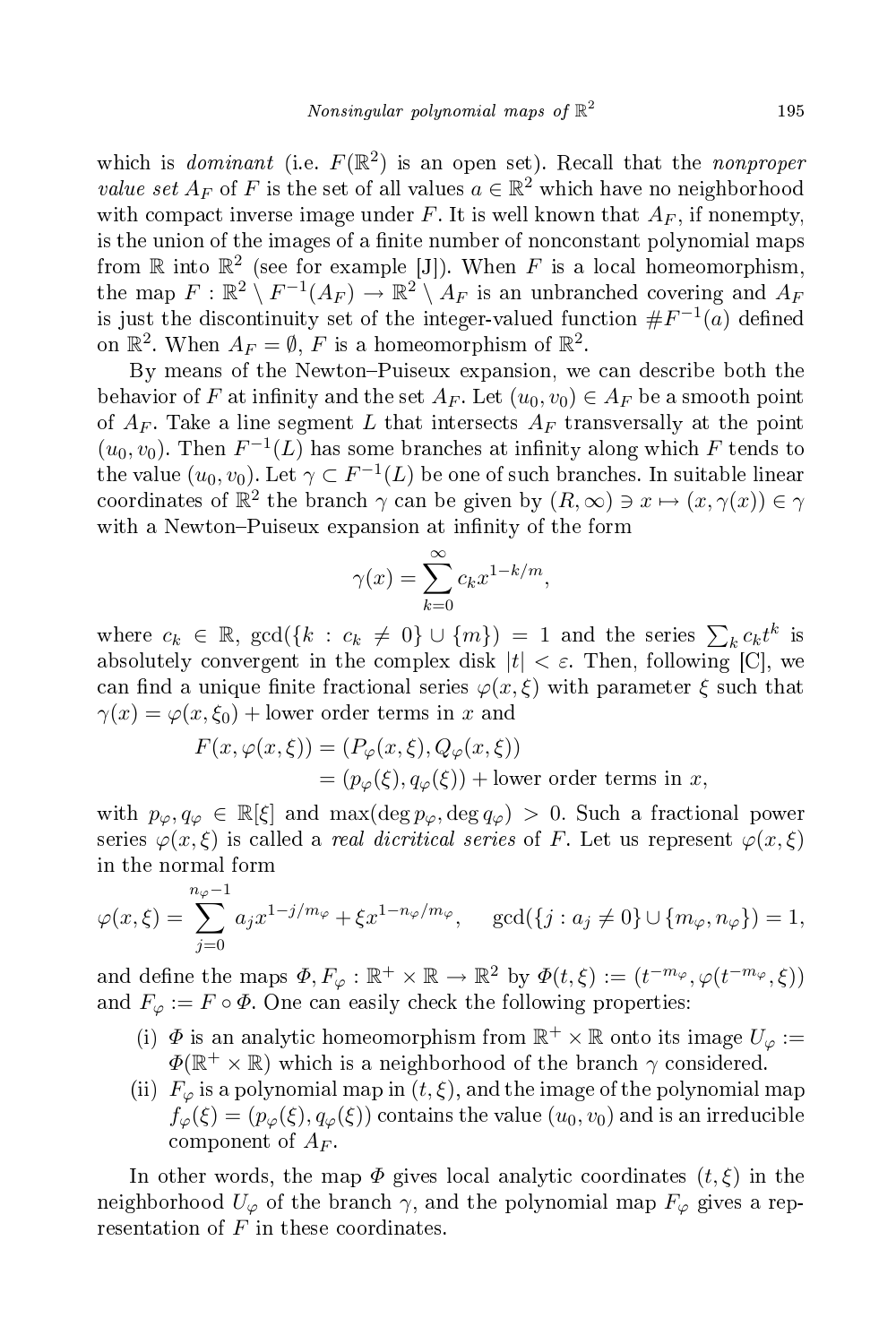As noted above, the set  $A_F$ , if nonempty, is the union of the images of a finite number of nonconstant polynomial maps from  $\mathbb R$  into  $\mathbb R^2$ . In this way one can construct a finite family  $\Lambda$  of dicritical series  $\varphi$  such that  $A_F = \bigcup_{\varphi \in \Lambda} f_{\varphi}(\mathbb{R})$ , and the corresponding family  $\{\Phi(\mathbb{R}^+ \times \mathbb{R})\}$  of open sets covers all branch curves at infinity along which  $F$  tends to a value in  $A_F$ . This structure can be used to examine the behavior of  $F$  at infinity. In the following we will use this structure to study the geometry of a nonsingular polynomial map F satisfying Condition  $(J_{\infty})$ .

Recall that the *exceptional value set*  $E_h$  of a polynomial  $h : \mathbb{R}^2 \to \mathbb{R}$  is the smallest subset of R such that the restriction  $h : \mathbb{R}^2 \setminus h^{-1}(E_h) \to \mathbb{R} \setminus E_h$  is a locally trivial fibration. When  $E_h = \emptyset$ , the map h gives a trivial fibration with fiber homeomorphic to R. By a *local irreducible complex branch* of a real curve  $V \subset \mathbb{R}^2$  we mean the complexification of a local irreducible real branch of V. A local irreducible complex branch of  $A_F$  can be seen as the image  $f_{\varphi}(D(\xi_0, \varepsilon))$  of a small disk  $D(\xi_0, \varepsilon) := {\{\xi \in \mathbb{C} : |\xi - \xi_0| < \varepsilon\}}$ , where  $\xi_0 \in \mathbb{R}$  and  $\varphi$  is a dicritical series of F.

THEOREM 2.1. Suppose  $F = (P, Q) : \mathbb{R}^2 \to \mathbb{R}^2$  is a nonsingular polynomial map satisfying Condition  $(J_{\infty})$ . If the complex line  $L := \{u = c\}$ intersects transversally all local irreducible complex branches of  $A_F$  located at  $A_F \cap L$ , then  $c \notin E_P$ .

To prove this theorem we need the following elementary fact:

LEMMA 2.2. Let  $f(t,\xi)=(u,v)$  be a holomorphic map from a neighborhood  $U \subset \mathbb{C}^2$  of  $(0,0)$  into  $\mathbb{C}^2$ ,  $f(t,\xi) = (p(\xi), q(\xi)) + higher$  order terms in t,  $f(0,0) = (0,0)$ . Assume that for some  $\delta > 0$  small, the line  $u = 0$  intersects the local branch  $\Gamma := f({0} \times D)$  transversally, where  $D := {\{\xi \in \mathbb{C} : |\xi| < \delta\}}$ , and that  $\{(t,\xi) \in U : \det(Df(t,\xi)) = 0\} \subset \{(t,\xi) \in U : t = 0\}$ . Then  $\dot{p}(0) \neq 0.$ 

*Proof.* Since the line  $u = 0$  intersects  $\Gamma$  transversally at  $(0,0)$ , we can assume that, locally around 0,  $\Gamma$  is a smooth branch of a curve parameterized by  $v = h(u)$ , where h is an analytic diffeomorphism, with  $h(0) = 0$ , defined in a small neighborhood of 0. Define the new coordinates  $(\overline{u}, \overline{v})$  =  $(u, v - h(u))$  in a neighborhood of  $(0, 0)$ . Let f be the representation of f in these oordinates. Then

 $\overline{f}(t,\xi) = (p(\xi), 0) + \text{higher order terms in } t,$ 

 $\bar{f}(0,0) = (0,0), \ \bar{f}(\{t=0\}) \subset \Gamma = \{\overline{v} = 0\}$  and  $\det(D\overline{f}(t,\xi)) \neq 0$  for  $t \neq 0$ . By examining the Newton diagrams of  $f_1,\,f_2$  and  $\det Df$  we can verify that

$$
\overline{f}(t,\xi) = (\xi u_1(t,\xi) + tu_2(t,\xi), t^k v_1(t,\xi)),
$$

where  $u_1, u_2$  and  $v_1$  are holomorphic functions defined in  $U, u_1(0,0) \neq 0$  and  $v_1(0,0) \neq 0$  (see e.g. [O, Lemma 4.1]). It follows that  $\dot{p}(0) = u_1(0,0) \neq 0$ .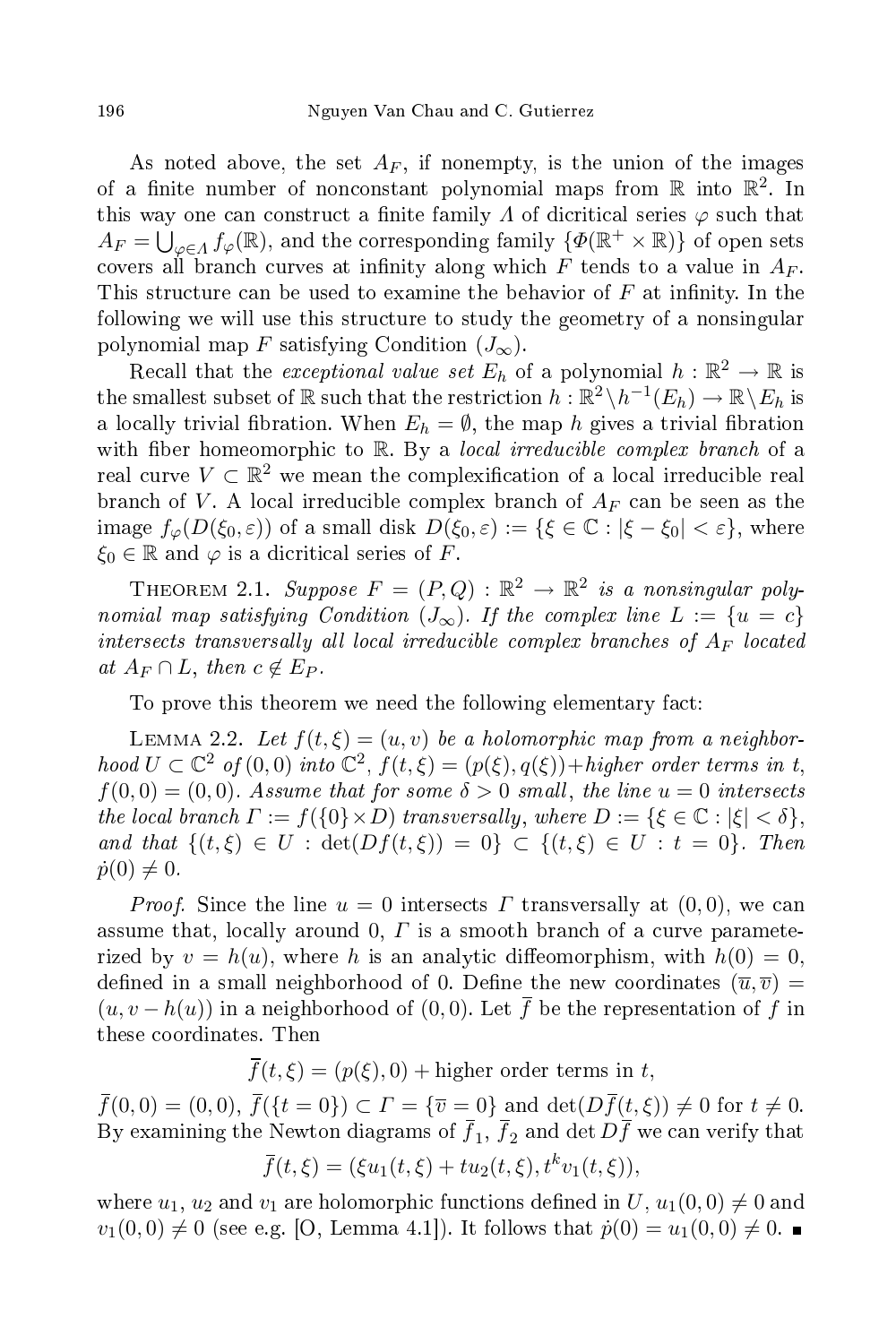*Proof of Theorem 2.1.* Let  $c \in \mathbb{R}$ . Assume that the complex line  $L :=$  $\{u=c\}$  intersects transversally all local irreducible complex branches of  $A_F$ located at  $A_F \cap L$ .

Let  $\Delta \ni c$  be an open interval. We will see that it is enough to construct a smooth vector field V on  $P^{-1}(\Delta)$  such that  $\langle \text{grad } P(z), V(z) \rangle = 1$ , and the solutions of the differential equation  $\dot{z} = V(z)$  do not tend to infinity. In fact, if  $\Delta$  is small enough and  $\Psi(z,t)$  is the local flow induced by such a vector field V, then  $\Psi : P^{-1}(c) \times \Delta \to P^{-1}(\Delta)$  is well defined and it is a diffeomorphism satisfying  $P(\Psi(z,t)) = c + t$ . Hence,  $P : P^{-1}(\Delta) \to \Delta$  is a trivial fibration and, by definition,  $c \notin E_P$ .

To construct the vector field  $V$  as above, first we consider a given branch  $\gamma$  at infinity of the real curve  $P = c$ . Let  $\varphi$  be the dicritical series with coordinates  $(t, \xi)$  associated to  $\gamma$ . Assume that in these coordinates  $\gamma$  locates at the point  $(0,\xi_0)$ . Taking the derivative of  $F_\varphi$  we have

$$
\det(DF_{\varphi}(t,\xi)) = -m_{\varphi}\det(DF(\Phi(t,\xi)))t^{n_{\varphi}-2m_{\varphi}-1}
$$

Condition  $(J_{\infty})$  ensures that  $\det(DF_{\varphi}(t, \xi)) \neq 0$  for  $|t| \neq 0$  small enough; in fact, otherwise, there would exist a holomorphic map  $\overline{\xi}$  :  $\{t \in \mathbb{C} : |t| < \varepsilon\}$  $\rightarrow \mathbb{C}$  with  $\overline{\xi}(0) = \xi_0$  such that  $\det(DF(\Phi(t,\overline{\xi}(t)))) \equiv 0$ . Therefore,  $\Re(\Phi(t,\overline{\xi}(t)))=\Phi(t,\xi_0)+$  higher order terms in t for  $t\in\mathbb{R}$  and  $F(\Re(\Phi(t,\overline{\xi}(t)))$ tends to  $(p_{\varphi}(\xi_0), q_{\varphi}(\xi_0)) \in \mathbb{R}^2$  as t tends to zero. Hence, we can apply Lemma 2.1 to find positive numbers  $\alpha$  and  $\beta$  and a neighborhood  $W_{\gamma}$  =  $\{(t,\xi)\in\mathbb{R}^2: 0 < t < \alpha, |\xi - \xi_0| < \beta\}$  of  $\gamma$  such that

$$
\dot{p}_{\varphi}(\xi) \neq 0
$$
 for  $|\xi - \xi_0| < \beta$ ,  $\frac{\partial}{\partial \xi} P_{\varphi}(t, \xi) \neq 0$  for  $(t, \xi) \in W_{\gamma}$ .

The property we need here is that in  $W_{\gamma}$  the motions in the direction  $V_{\gamma}$  :=  $\left(\frac{\partial}{\partial \xi}P_{\varphi},0\right)$  cannot tend to the line  $t=0$  and  $\langle \mathrm{grad}\, P(z), V_{\gamma}(z)\rangle \neq 0$  for  $z\in W_{\gamma}$ .

Summarizing, for every branch  $\gamma$  at infinity of the real curve  $P = c$ , we have obtained a neighborhood  $W_{\gamma}$  of  $\gamma$  and a vector field  $V_{\gamma}$  defined on  $W_{\gamma}$ . Since the curve  $P = c$  has only finitely many branches at infinity, we can choose a real number  $R > 0$ , as large as necessary, and a small interval  $\Delta \ni c$ so that the family  ${W_{\gamma}}_{\gamma}$  together with the open ball  $B_R$  of radius R centered at  $(0,0)$  is an open covering of  $P^{-1}(\varDelta)$ . Let  $V_R(z):= \operatorname{grad} P(z)$  defined on  $B_R$ . Note that  $V_R(z) \neq 0$ , since F has no singularities. Then by using a smooth partition of unity we can construct, from the fields  $V_{\gamma}$  and  $V_R(z)$ , a smooth vector field  $V(z)$  defined on  $P^{-1}(\Delta)$  with the desired properties.

The following orollary, whi
h is an immediate onsequen
e of Theorem 2.1, will be used to prove Theorem 1.1.

COROLLARY 2.3. Suppose  $F = (P, Q) : \mathbb{R}^2 \to \mathbb{R}^2$  is a nonsingular polynomial map satisfying Condition  $(J_{\infty})$ . Then the nonproper value set  $A_F$ cannot be a finite union of lines and semi-lines.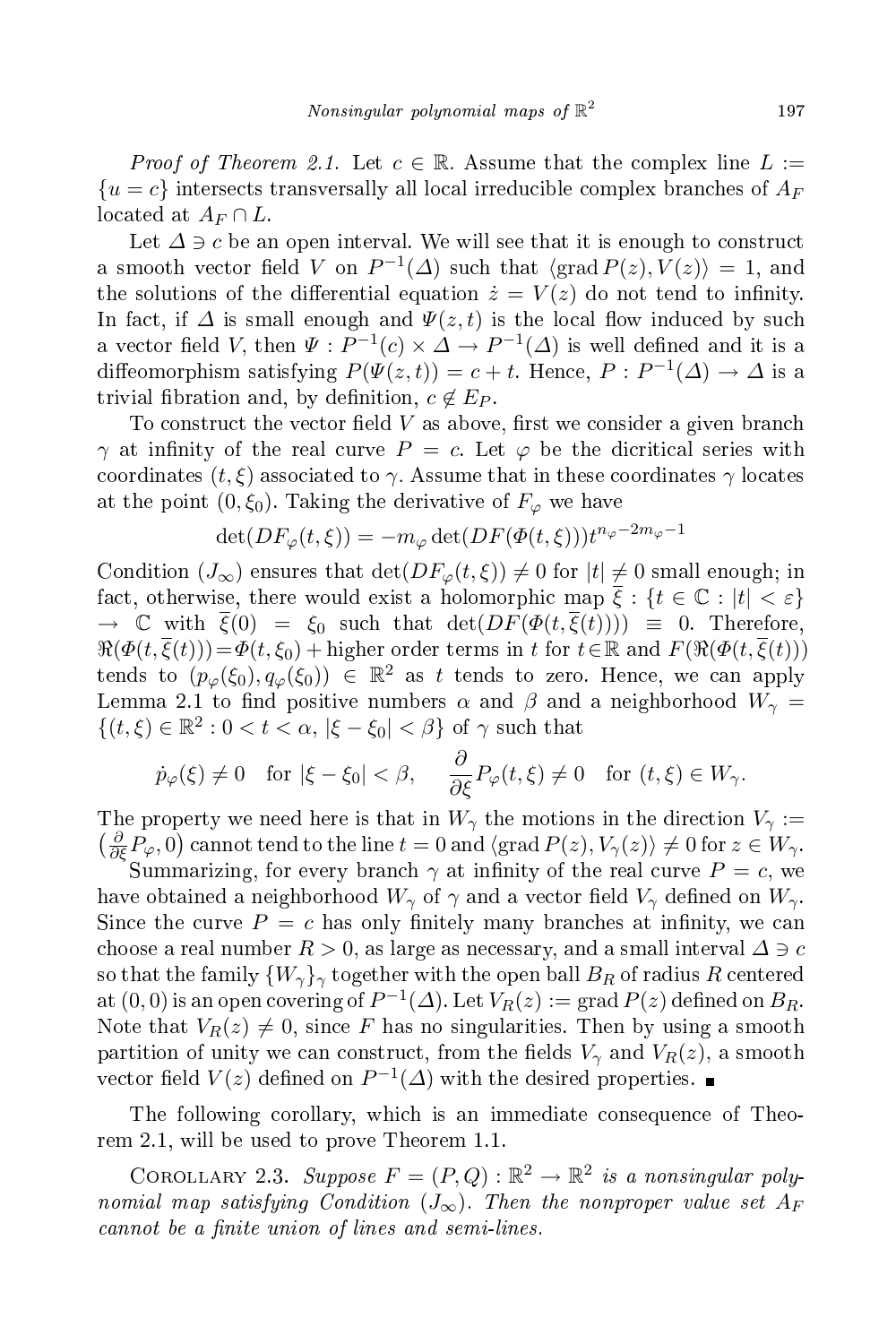*Proof.* Assume by contradiction that  $A_F$  is the union of finitely many lines and semi-lines. We can choose a direction  $(a, b) \in \mathbb{R}^2 \setminus \{(0, 0)\}$  so that the lines  $au + bv = c$ ,  $c \in \mathbb{R}$ , intersect transversally all complexifications of the lines and semi-lines in  $A_F$ . Then, applying Theorem 2.1 to the pair  $(aP+bQ, Q)$  we see that the exceptional value set  $E_{aP+bQ}$  is empty and that the map  $aP + bQ : \mathbb{R}^2 \to \mathbb{R}$  gives a trivial fibration with fiber diffeomorphic to R. As F has no singularities, it is monotone along the fibers of  $aP + bQ$ . It follows that it is injective. Hence, as every injective polynomial map of  $\mathbb{R}^2$ must be bijective [N, Ku], F is a diffeomorphism of  $\mathbb{R}^2$  and  $A_F = \emptyset$ . This contradiction proves the corollary.  $\blacksquare$ 

REMARK 2.4. In the above-mentioned representation,  $A_F = \bigcup_{\varphi \in A} f_{\varphi}(\mathbb{R})$ and no component  $f_{\varphi}(\mathbb{R})$  is a semi-line. In fact, this can be proved by applying Lemma 2.2 to the map  $F_{\varphi}$ .

**3. Proof of Theorem 1.1.** The conclusion of the theorem will follow from Corollary 2.3 and the following lemmas.

LEMMA 3.1 (Lemma 2.2 in [CG]). Let  $F = (P, Q) : \mathbb{R}^2 \to \mathbb{R}^2$  be a polynomial map. Assume that, for every  $|c|$  large enough, the restriction of F to  $P^{-1}(c)$  is proper. Then the nonproper value set  $A_F$  of F, if not empty, must be formed by some lines and semi-lines parallel to the vertical axis.

*Proof.* Assume that, for  $|c| > R > 0$ , the restriction of F to  $P^{-1}(c)$  is proper. From the definitions above, we can easily see that if  $L \subset \mathbb{R}^2$  is a line and the restriction of F to  $F^{-1}(L)$  is proper, then  $L \cap A_F = \emptyset$ . This implies that  $A_F$  must be contained in  $\{(c, d) \in \mathbb{R}^2 : |c| \leq R\}$ . On the other hand, by Proposition 2.1,  $A_F$  is the union of the images of some nonconstant polynomial maps  $(p, q) : \mathbb{R} \to \mathbb{R}^2$ . Therefore, the first component of every such polynomial map must be constant and so  $A_F$  must consist of some lines and semi-lines parallel to the vertical axis.  $\blacksquare$ 

LEMMA 3.2. Let  $F = (P,Q) : \mathbb{R}^2 \to \mathbb{R}^2$  be a nonsingular polynomial map and let R be a positive number. If, for every  $|c| > R$ , the level set  $P^{-1}(c)$  is connected, then the restriction of F to  $P^{-1}(c)$  is proper.

*Proof.* Let  $F = (P,Q) : \mathbb{R}^2 \to \mathbb{R}^2$  be a nonsingular polynomial map. Assume that  $P^{-1}(c)$  is connected for every  $|c| > R > 0$ . We define  $W :=$  $\{(c, d) \in \mathbb{R}^2 : |c| > R\}$ . Since Q is monotone along each connected component of a level set of P, F takes injectively  $F^{-1}(W)$  onto W. It follows from the definition of  $A_F$  that  $W \cap A_F = \emptyset$ . Therefore, for  $|c| > R$ , the restriction of F to  $P^{-1}(c)$  is proper.

*Proof of Theorem 1.1.* Combine Lemmas 3.1 and 3.2 and Corollary 2.3.  $\blacksquare$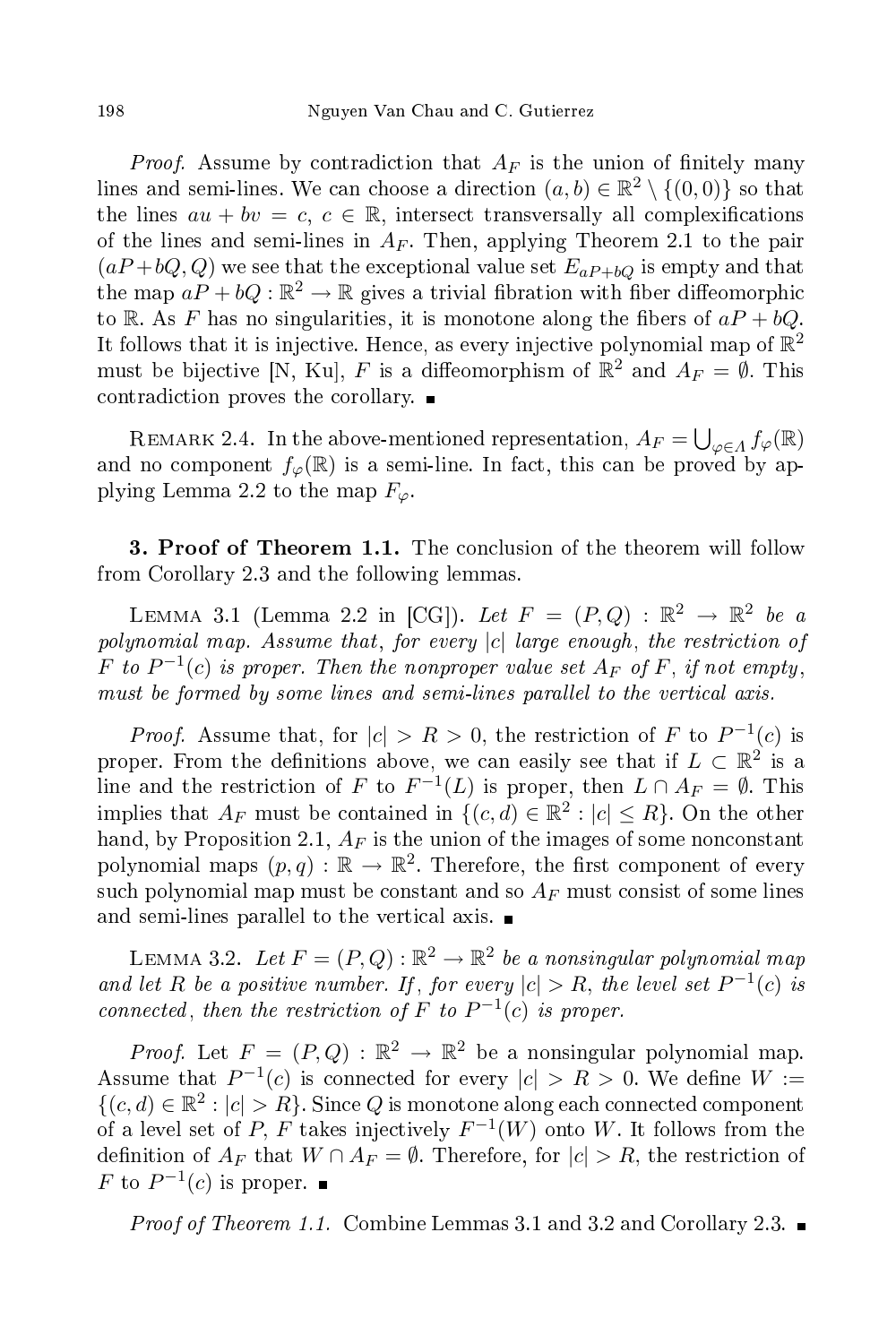4. Discussion and examples. The following discussion and examples will clarify the statements and assumptions of the preceding results.

4.1. Condition  $(J_{\infty})$ . In the real case, this condition generalizes the well known Jacobian condition,  $\det DF \equiv c \neq 0$ , and ensures that the complex singularities of  $F$  do not directly influence the behavior of  $F$  at infinity. As a real analogue of the Jacobian Conjecture, it is natural to ask whether a nonsingular polynomial map of  $\mathbb{R}^2$  is a global diffeomorphism if it satisfies condition  $(J_{\infty})$ .

**4.2.** Condition (i) of Theorem 1.1. It is clear that the restriction of  $F$  to the inverse image  $F^{-1}(\{(a,b) : ||a|| \gg 0\})$  is injective. For a local diffeomorphism  $h : \mathbb{R}^2 \to \mathbb{R}^2$ , denote by  $n(h)$  the minimal integer k such that there exists an open disk  $D \subset \mathbb{R}^2$  with  $\#h^{-1}(p) \equiv k$  for all  $p \in D$ . Condition (i) implies that  $n(F) = 1$ . In Pinchuk's example,  $n(F) = 2$  (see [Ca2, Ca3]). We conjecture that a nonsingular polynomial  $F$  must be a global diffeomorphism if  $n(F) = 1$ .

4.3. Pinchuk map and Condition  $(J_{\infty})$ . In 1994, Pinchuk [P] found a noninjective nonsingular polynomial map of  $\mathbb{R}^2$ . Here, we will show that it does not satisfy Condition  $(J_{\infty})$ .

Pinchuk's map  $F = (P,Q)$  can be constructed in the following way (see [E]). Let  $g := xy - 1$ ,  $h := g(xg + 1)$  and  $f := ((h + 1)/x)(xg + 1)^2$ . Then let

$$
P := f + h
$$

 $\quad {\rm and} \quad$ 

 $Q := -g^2 - 6gh(h+1) - 170fh - 91h^2 - 195fh^2 - 69h^3 - 75h^3f - \frac{75}{4}$  $\frac{75}{4}h^4$ . We have

$$
\det(P,Q) = g^2 + (g + f(13 + 15h))^2 + f^2,
$$

which is always positive on  $\mathbb{R}^2$ .

To check Condition  $(J_{\infty})$  for  $(P,Q)$  we choose the function

$$
\varphi(x,\xi) := x^{-1} + \xi x^{-3/2}.
$$

Then omputing with Maple V we get

$$
P(t^{-2}, \varphi(t^{-2}, \xi)) = (\xi^4 + 2\xi^2) + t(3\xi^3 + 3\xi) + t^2(3\xi^2 + 1) + t^3\xi,
$$
  
\n
$$
Q(t^{-2}, \varphi(t^{-2}, \xi)) = (-75\xi^{10} - \frac{1155}{4}\xi^8 - 434\xi^6 - 261\xi^4) + t(-698\xi^3 - 1673\xi^5 - 1425\xi^7 - 450\xi^9) + t^2(-608\xi^2 - 2404\xi^4 - 5625/2\xi^6 - 1125\xi^8) + t^3(-170\xi - 1535\xi^3 - 2775\xi^5 - 1500\xi^7) + t^4(-365\xi^2 - \frac{5475}{4}\xi^4 - 1125\xi^6) + t^5(-270\xi^3 - 450\xi^5) - 75t^6\xi^4.
$$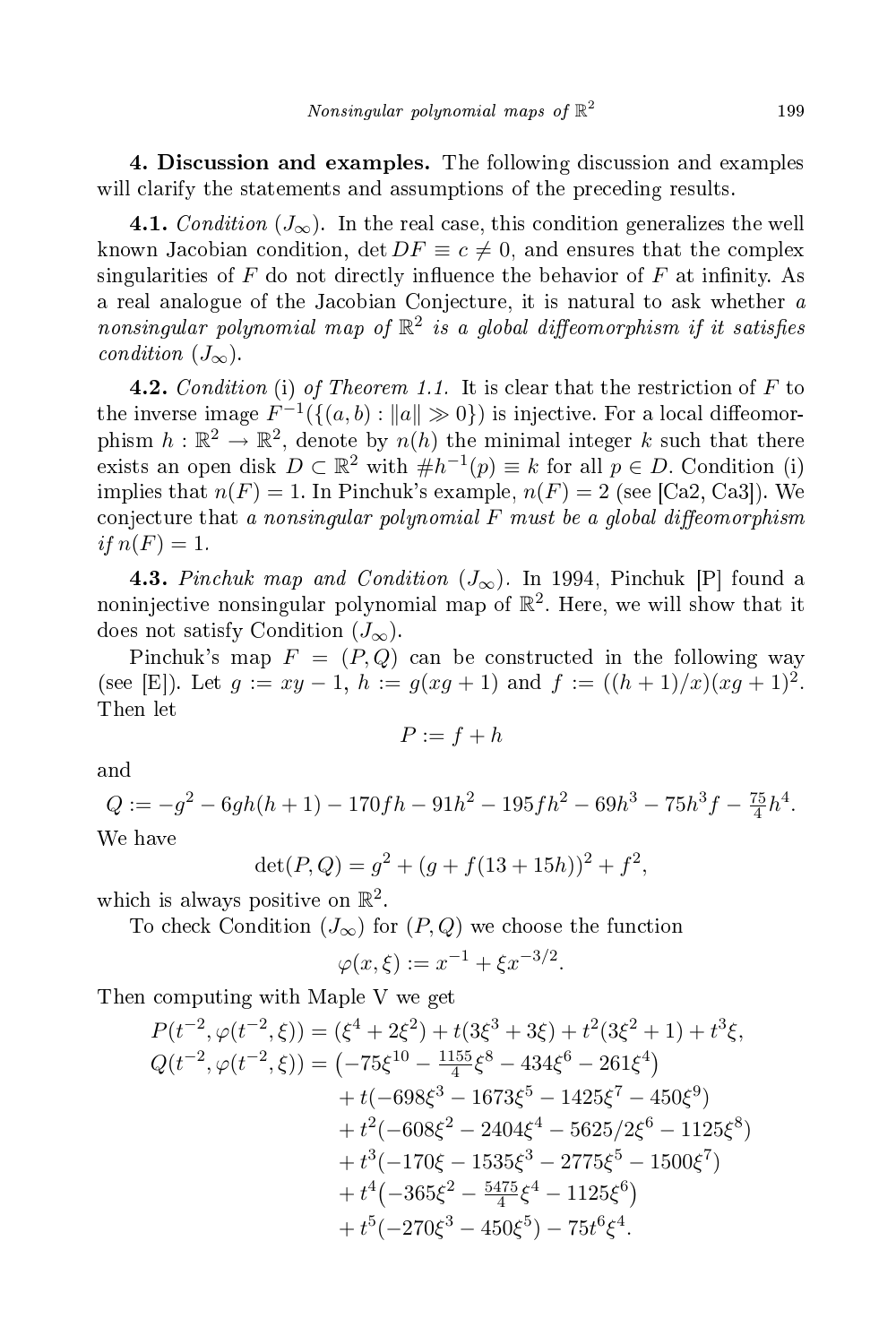One can see that the exceptional complex curve of  $F_{\mathbb{C}}$  has a component parameterized by  $\mathbb{C} \ni \xi \mapsto (\xi^4 + 2\xi^2, -75\xi^{10} - \frac{1155}{4})$  $\frac{4155}{4}\xi^8 - 434\xi^6 - 261\xi^4$ 

Now, considering the function det DF along the parameters  $\Phi(t,\xi)$  :=  $(t^{-2}, \varphi(t^{-2}, \xi))$ , we have

$$
\det(D\varPhi(t,\xi)) = -2t^{-6}
$$

 $\quad {\rm and} \quad$ 

$$
det(DF(\Phi(t,\xi))) det(D\Phi(t,\xi))
$$
  
= 706t<sup>3</sup>ξ + 170ξ<sup>4</sup> + 706tξ<sup>3</sup> + 1074t<sup>2</sup>ξ<sup>2</sup> + 3706tξ<sup>5</sup> + 7468t<sup>2</sup>ξ<sup>4</sup> + 7468t<sup>3</sup>ξ<sup>3</sup>  
+ 730ξ<sup>6</sup> + 1175ξ<sup>8</sup> + 840ξ<sup>10</sup> + 225ξ<sup>12</sup> + 170t<sup>4</sup> + 3706t<sup>4</sup>ξ<sup>2</sup> + 7080ξ<sup>7</sup>t  
+ 17745ξ<sup>6</sup>t<sup>2</sup> + 23680t<sup>3</sup>ξ<sup>5</sup> + 17745t<sup>4</sup>ξ<sup>4</sup> + 7080t<sup>5</sup>ξ<sup>3</sup> + 5880ξ<sup>9</sup>t  
+ 17640ξ<sup>8</sup>t<sup>2</sup> + 29400ξ<sup>7</sup>t<sup>3</sup> + 29400t<sup>4</sup>ξ<sup>6</sup> + 17640t<sup>5</sup>ξ<sup>5</sup> + 5880t<sup>6</sup>ξ<sup>4</sup>  
+ 1800ξ<sup>11</sup>t + 6300ξ<sup>10</sup>t<sup>2</sup> + 12600ξ<sup>9</sup>t<sup>3</sup> + 15750ξ<sup>8</sup>t<sup>4</sup> + 12600t<sup>5</sup>ξ<sup>7</sup>  
+ 6300t<sup>6</sup>ξ<sup>6</sup> + 1800t<sup>7</sup>ξ<sup>5</sup> + 1175t<sup>6</sup>ξ<sup>2</sup> + 840t<sup>7</sup>ξ<sup>3</sup> + 730t<sup>5</sup>ξ + 225t<sup>8</sup>ξ<sup>4</sup>.

This is a polynomial in  $\mathbb{R}[\xi][t]$  with *t*-free term

$$
\xi^4(170+730\xi^2+1175\xi^4+840\xi^6+225\xi^8)
$$

which vanishes at  $\xi = 0$  and may also vanish at some other real values  $a_i$ . It follows that  $\det(DF(\Phi(t,\xi))) = 0$  for some fractional power series  $t \mapsto$  $\xi_i(t) = -a_i + \text{terms with } \deg t > 0.$  Thus, for such series  $\xi_i(t)$  we have  $\det(D(P,Q)(t^{-2}, t^2 + \xi_i(t)t^3)) \equiv 0.$  As above, we have

$$
P(t^{-2}, t^2 + \xi_i(t)t^3) = a_i^4 + 2a_i^2 + \text{terms with } \deg t > 0,
$$
  
\n
$$
Q(t^{-2}, t^2 + \xi_i(t)t^3) = -75a_i^{10} - \frac{1155}{4}a_i^8 - 434a_i^6 - 261a_i^4 + \text{terms with } \deg t > 0,
$$

each of which tends to a real value as  $t$  tends to zero. Hence, we can select arbitrarily small real values t so as to obtain a sequen
e for whi
h Condition  $(J_{\infty})$  does not hold.

**4.4.** Condition (ii) of Theorem 1.1. Related to this condition, we may apply the following proposition to the noninjective nonsingular polynomial Pinchuk map [P] presented in Section 4.3 above.

PROPOSITION 4.1. Suppose  $F : \mathbb{R}^2 \longrightarrow \mathbb{R}^2$  is a nonsingular polynomial map with the closure of  $F(\mathbb{R}^2)$  equal to  $\mathbb{R}^2$ . Then there is a polynomial diffeomorphism  $\varphi$  of  $\mathbb{R}^2$  such that the restriction of  $\varphi \circ F = (P,Q)$  to every level set  $P^{-1}(c)$ ,  $Q^{-1}(c)$  is proper for  $c \ll 0$ .

*Proof.* This proposition is obviously true when  $F$  is injective. Suppose that  $F$  is not injective. Then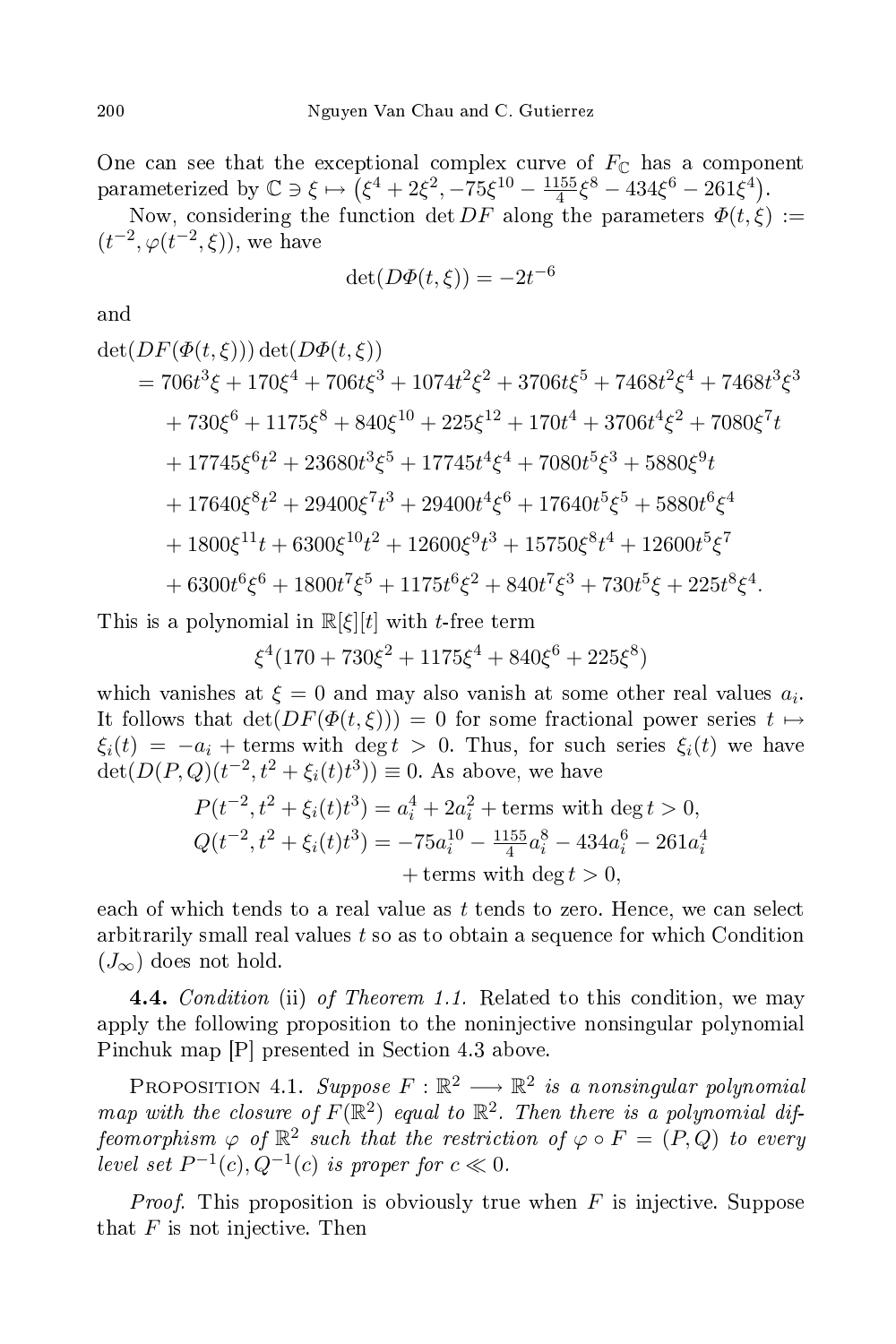$$
A_F = \bigcup_{i=1}^n \{f_i(t) : t \in \mathbb{R}\}
$$

for some polynomial maps  $f_i(t) = (p_i(t), q_i(t))$ . By using a linear change of coordinates if necessary, we can assume that  $\deg p_i \geq 1$  and  $\deg q_i \geq 1$ . Choose a positive integer k such that  $2k > \deg p_i$ ,  $4k > \deg q_i$ , and define

$$
\varphi(u, v) := (u + v^{2k}, v + (u + v^{2k})^2),
$$

which is an automorphism of  $\mathbb{R}^2$ . Then one can see that the branches at infinity of the set  $A_{\varphi \circ F}$  are contained in the positive cone of  $\mathbb{R}^2$ . From this it is easy to obtain the on
lusion.

4.5. Nonzero constant Jacobian analytic maps. There exists a nonzero constant Jacobian analytic map  $F = (P, Q) : \mathbb{R}^2 \to \mathbb{R}^2$  which is noninjective, nonsurjective, at most 2-to-1 and such that for all  $|c|$  large enough,  $P^{-1}(c)$ has exactly one connected component and also the restriction of F to each level  $P^{-1}(c)$  is proper. It will be seen that this map is a sort of "algebraic map".

To construct F, first consider the map  $F_1 = (P_1, Q_1) : (0, \infty) \times \mathbb{R} \to \mathbb{R}^2$ given by  $P_1(x, y) = x(y^2 - 1)$  and  $Q_1(x, y) = xy(y^2 - 4)$ . Then:

- (1) det $(DF_1(x,y)) = x(y^4 + y^2 + 4) > 0$  everywhere;
- (2) if  $c < 0$  then  $P_1^{-1}(c)$  is the connected set which is the graph of the map  $y \mapsto x = c/(y^2 - 1)$  defined in  $(-1, 1)$ ;
- (3) if  $c > 0$  then  $P_1^{-1}(c)$  has two connected components which are the graphs of the maps  $x \mapsto y = \sqrt{(c + x)/x}$  and  $x \mapsto y = -\sqrt{(c + x)/x}$ defined in  $(0, \infty)$ ;
- (4)  $P_1^{-1}(0)$  has two connected components:  $\{y=1\}$  and  $\{y=-1\}$ ;
- (5)  $\overline{F_1}$  is not injective because  $F_1(1,2) = F_1(1,-2) = (3,0);$
- (6)  $F_1$  is not surjective because  $(0,0) \notin F_1((0,\infty) \times \mathbb{R})$ ;
- (7) for all  $c \in \mathbb{R} \setminus \{0\}$ ,  $F_1$  restricted to  $P_1^{-1}(c)$  is a proper map.

Now consider the analytic diffeomorphism  $H_1 : (0, \infty) \times \mathbb{R} \to (0, \infty) \times \mathbb{R}$ given by  $H_1(x, y) = (\sqrt{2x}, h(y))$ , where the diffeomorphism  $h : \mathbb{R} \to \mathbb{R}$  is the solution of the differential equation

$$
h' = \frac{1}{h^4 + h^2 + 4}, \quad h(0) = 0.
$$

We can see that  $h(y)$  satisfies the algebraic equation  $(h(y))^{5}/5 + (h(y))^{3}/3$  $+4(h(y)) = y$ . Let  $F_2 = F_1 \circ H_1$ . We can check that  $\det DF_2 \equiv 1$ .

As  $H_1$  takes vertical lines onto vertical lines, there is a diffeomorphism  $f:(0,\infty) \to \mathbb{R}$  such that  $H_1(\{(x,f(x)): x \in (0,\infty)\}\)$  is the connected component  $\{(x, -\sqrt{(5+x)/x}) : x \in (0, \infty)\}$  of  $P^{-1}(5)$ . Define the area preserving analytic diffeomorphism  $H_2 : (0, \infty) \times \mathbb{R} \to (0, \infty) \times \mathbb{R}$  by  $H_2(x, y) =$  $(x, y + f(x))$ . Observe that  $H_2$  takes the positive first quadrant  $\{(x, y) \in \mathbb{R}^2 :$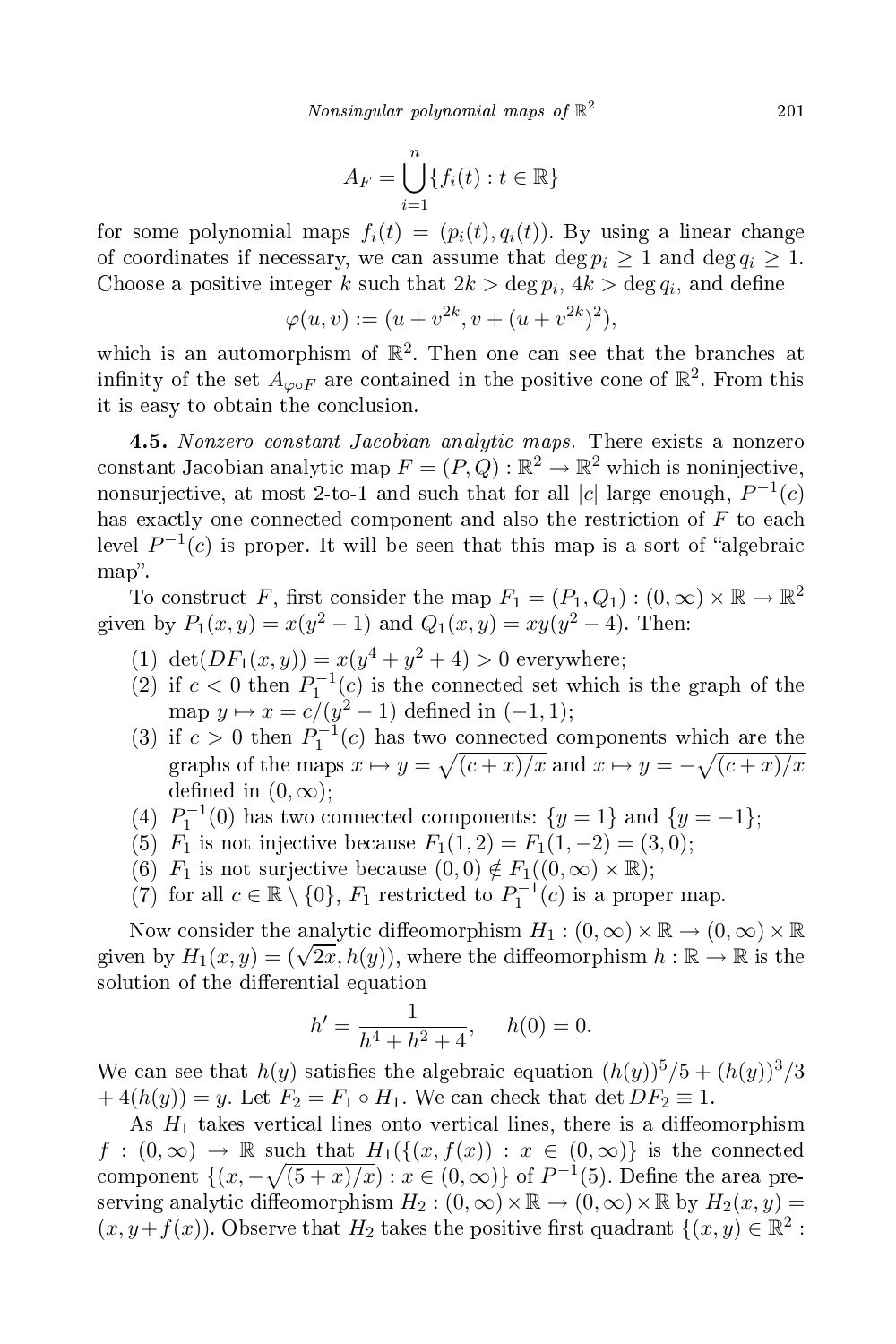$x > 0, y > 0$  onto the set  $\{(x, y) \in \mathbb{R}^2 : x > 0, y > f(x)\}$ , which in turn is taken by  $H_1$  onto  $\{(x, y) \in \mathbb{R}^2 : x > 0, y > -\sqrt{(5 + x)/x}\}.$ 

We conclude that  $F_3 = (P_3, Q_3) = F_1 \circ H_1 \circ H_2$ , restricted to the first quadrant, has the following properties:

- (1)  $\det(DF_3(x, y)) = 1$  everywhere;
- (2) if  $c < 0$  then  $P_3^{-1}(c)$  is connected;
- (3) if  $c \in (0,5)$  then  $P_3^{-1}(c)$  has two connected components, and if  $c \ge 5$ then  $P_3^{-1}(c)$  is connected;
- (4)  $P_3^{-1}(0)$  has two connected components;
- (5)  $F_3$  is noninjective and nonsurjective;
- (6) for all  $c \in \mathbb{R} \setminus \{1\}$ ,  $F_3$  restricted to  $P_3^{-1}(c)$  is a proper map.

Let  $H_3: \mathbb{R}^2 \to (0, \infty) \times \mathbb{R}$  and  $H_4: \mathbb{R}^2 \to \mathbb{R} \times (0, \infty)$  be the following area preserving diffeomorphisms:

$$
H_3(x, y) = \left(x + \sqrt{x^2 + 4}, y \frac{\sqrt{x^2 + 4}}{x + \sqrt{x^2 + 4}}\right),
$$
  

$$
H_4(x, y) = \left(x \frac{\sqrt{y^2 + 4}}{y + \sqrt{y^2 + 4}}, y + \sqrt{y^2 + 4}\right).
$$

Observe that the function  $k(x) = x + \sqrt{x^2 + 4}$  satisfies the algebraic equation



Fig. 1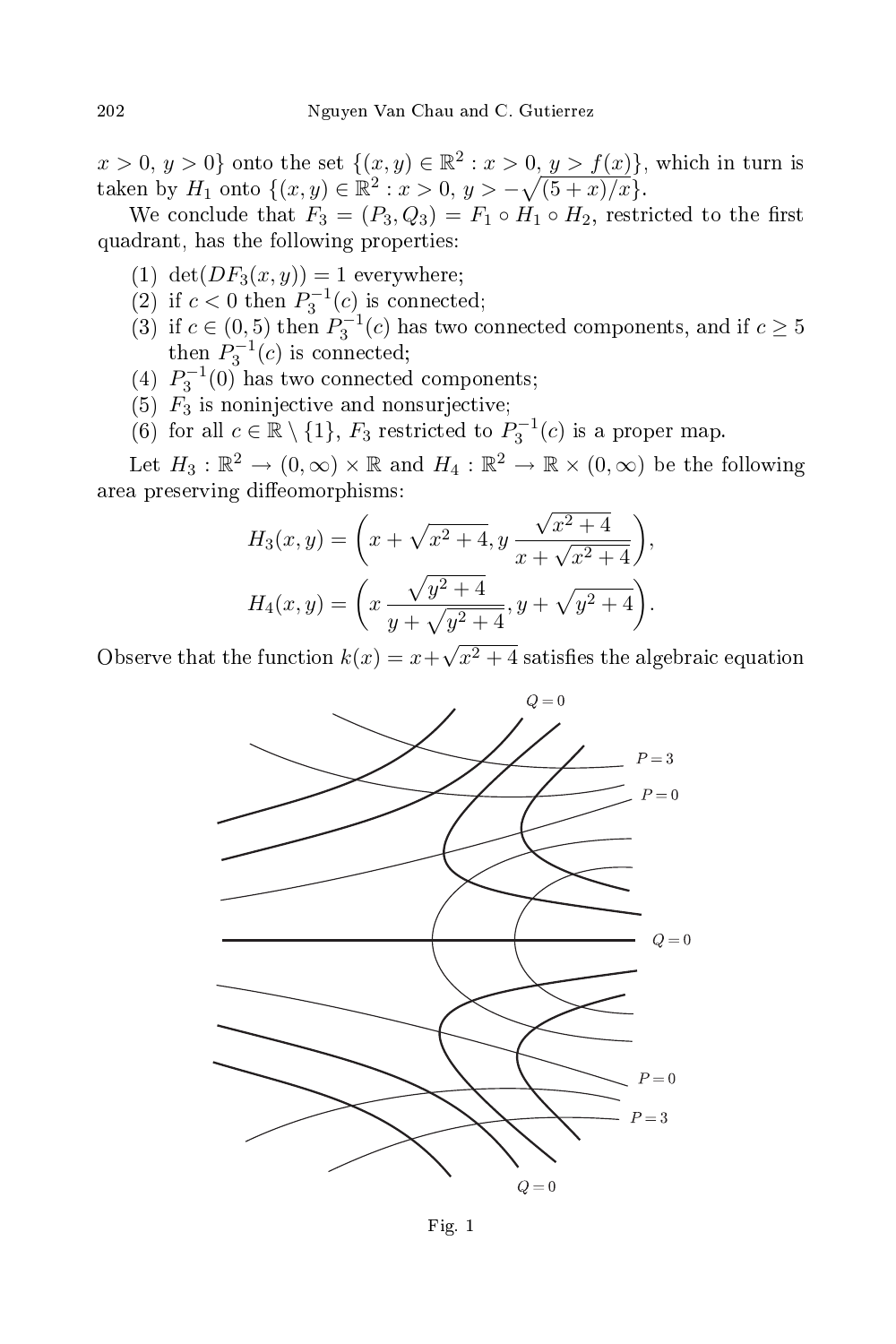$(k(x))^2 - xk(x) = 4$ . It can be seen that  $H_3 \circ H_4$  takes  $\mathbb{R}^2$  onto the first quadrant and that  $F = (P, Q) = F_3 \circ H_3 \circ H_4$  is as required at the beginning of this se
tion.

Now we summarize the properties of the map  $F = (P,Q)$  just constructed:

- (1) det $(DF(x, y)) = 1$  everywhere;
- (2) if  $c \in (-\infty, 0) \cup [5, \infty)$  then  $P^{-1}(c)$  is connected, and if  $c \in [0, 5)$ then  $P^{-1}(c)$  has two connected components; in this way the foliation induced by the Hamiltonian vector field  $X_P$  has exactly one Reeb component,  $\{P \leq 0\}$ ;
- (3) if  $c \in \mathbb{R} \setminus \{0\}$ , then  $Q^{-1}(c)$  has two connected components, and  $Q^{-1}(0)$  has three connected components; in this way the foliation induced by  $X_Q$  has exactly two adjacent Reeb components with union  ${Q \leq 0}$ :
- (4)  $\overline{F}$  is noninjective and nonsurjective; more precisely,  $F^{-1}(3,0)$  consists of two points and  $(0,0) \notin F(\mathbb{R}^2);$
- (5) for all  $c \in \mathbb{R} \setminus \{0\}$ , F restricted to  $P^{-1}(c)$  is a proper map.

Figure 1 shows the foliations induced by the Hamiltonian vector fields  $X_P$  and  $X_Q$ .

## **References**

- [BCW] H. Bass, E. Connell and D. Wright, The Jacobian Conjecture: reduction of degree and formal expansion of the inverse, Bull. Amer. Math. Soc. (N.S.) 7 (1982),
- [Ca1] L. A. Campbell, Unipotent Jacobian matrices and univalent maps, in: Contemp. Math. 264, Amer. Math. Soc., 2000, 157-177.
- [Ca2]  $-$ , Partial properness and the Jacobian conjecture, Appl. Math. Lett. 9 (1996),  $5 - 10.$
- [Ca3]  $-$ , Partial properness and real planar maps, ibid. 9 (1996), 99-105.
- [Cha] J. Chadzyński and T. Krasiński, Properness and the Jacobian Conjecture in  $\mathbb{C}^2$ , Bull. Soc. Sci. Lettres Łódź 14 (132) (1992), 13-19.
- [C] Nguyen Van Chau, Non-zero constant Jacobian polynomial maps of  $\mathbb{C}^2$ , Ann. Polon. Math. 71 (1999), 287-310.
- [CG] Nguyen Van Chau and C. Gutierrez, Properness and the real jacobian conjecture  $in \ \mathbb{R}^2$ , Vietnam Math. J. 31 (2003), 421-427.
- [CGL] M. Cobo, C. Gutierrez and J. Llibre, On the injectivity of  $C^1$  maps of the real  $plane, Canada. J. Math. 54 (2002), 1187-1201.$
- [Dru] L. M. Drużkowski, A geometric approach to the Jacobian Conjecture in  $\mathbb{C}^2$ , Ann. Polon. Math. 55 (1991), 95-101.
- [E] A. van den Essen, *Polynomial Automorphisms and the Jacobian Conjecture*, Progr. Math. 190, Birkhäuser, Basel, 2000.
- [FGR] A. Fernandes, C. Gutierrez and R. Rabanal, Global asymptotic stability for differentiable vector fields of  $\mathbb{R}^2$ , J. Differential Equations 206 (2004), 470–482.